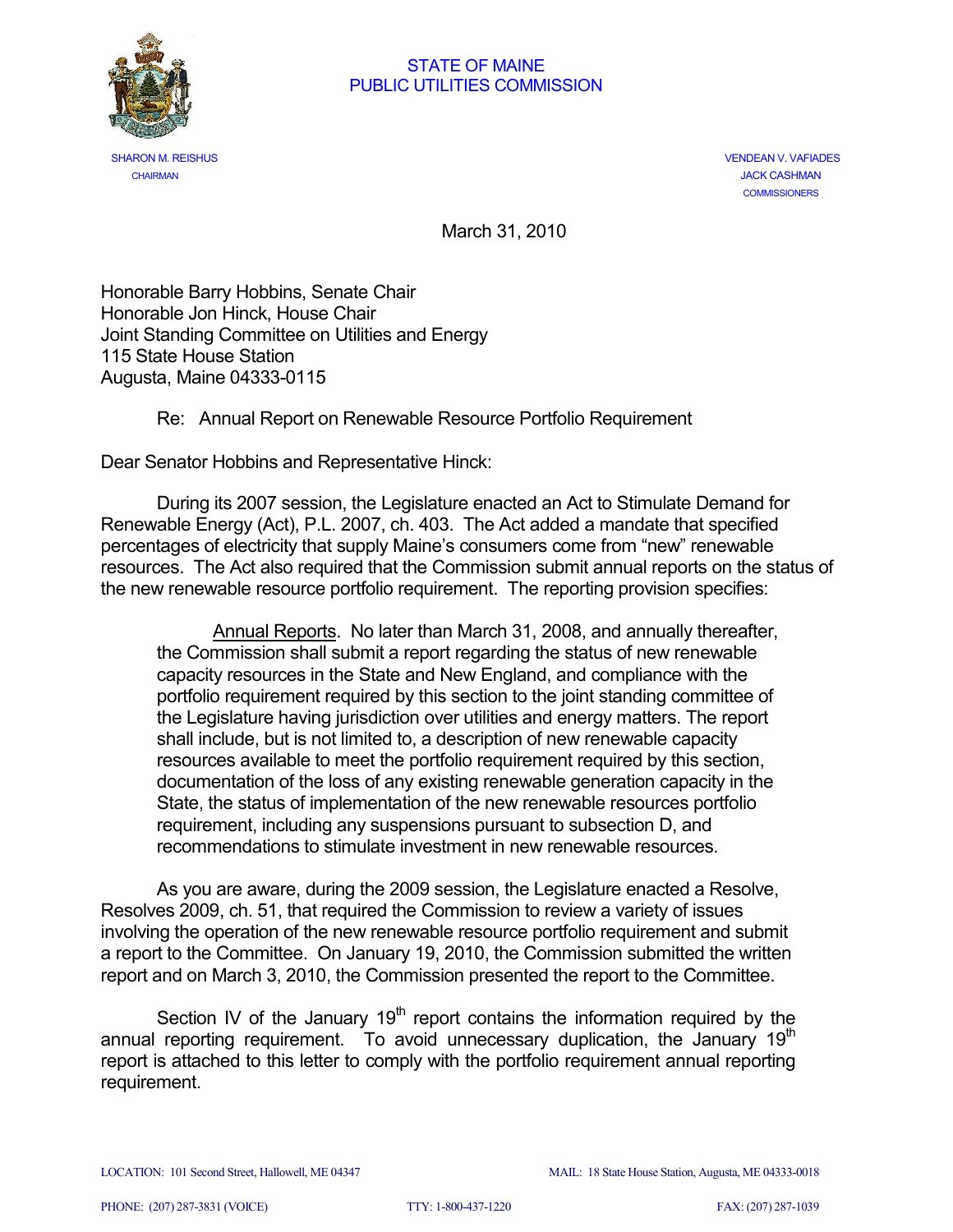If you have any questions regarding the report, please do not hesitate to contact us.

Sincerely,

Shea N. Rusher

Sharon M. Reishus, Chairman

On behalf of

 Vendean V. Vafiades and the contract of the contract of the contract of the contract of the contract of the contract of the contract of the contract of the contract of the contract of the contract of the contract of the contract of the contra Jack Cashman **Commissioners** Maine Public Utilities Commission

**Attachment** 

cc: Utilities and Energy Committee Members Lucia Nixon, Legislative Analysts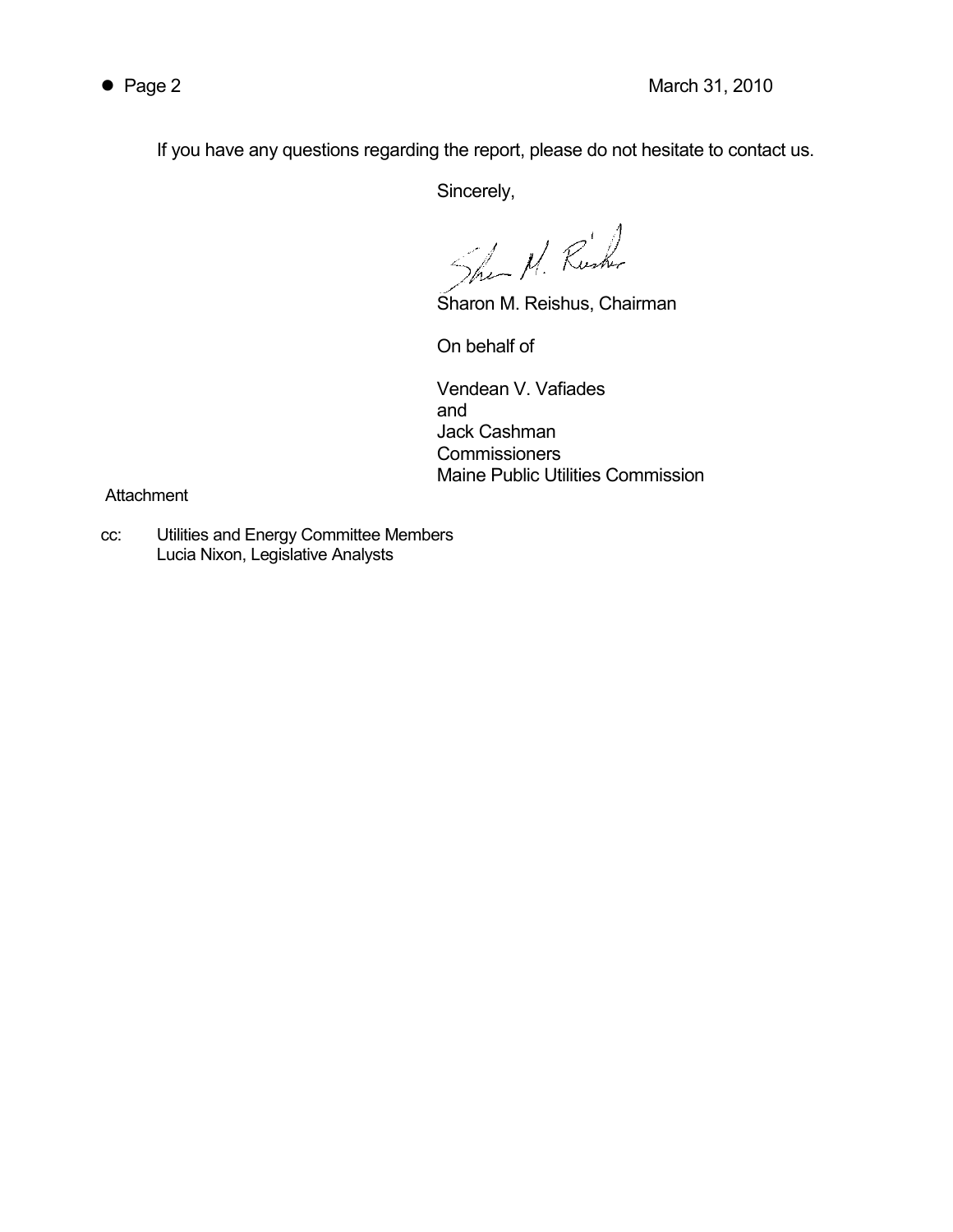# MAINE PUBLIC UTILITIES COMMISSION

# REPORT ON NEW RENEWABLE RESOURCE PORTFOLIO REQUIREMENT

Presented to the Utilities and Energy Committee January 19, 2010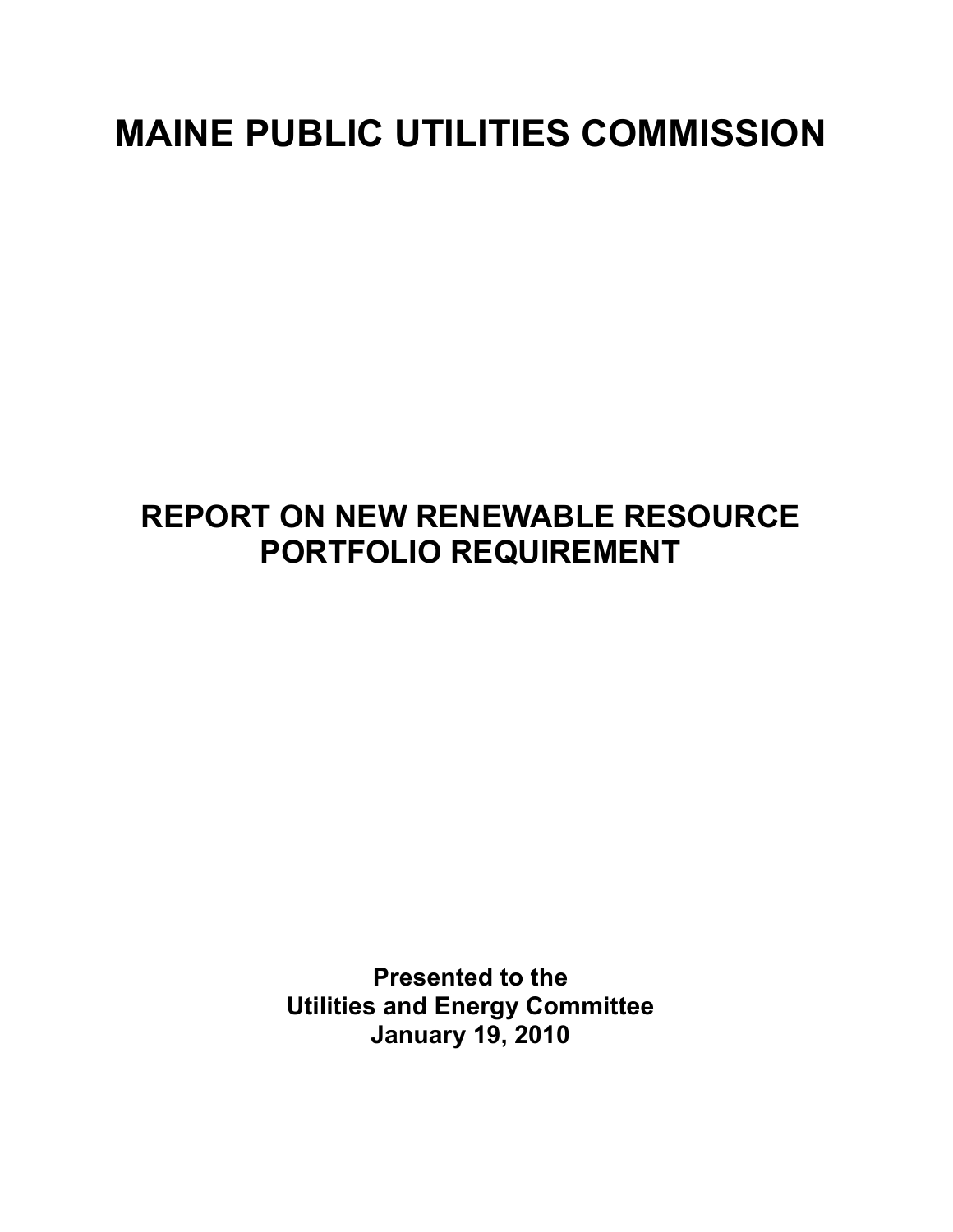# TABLE OF CONTENTS

| I.   |                                                |                                                |    |  |
|------|------------------------------------------------|------------------------------------------------|----|--|
| Ш.   |                                                |                                                |    |  |
|      | A.                                             |                                                |    |  |
|      | B.                                             |                                                |    |  |
|      | C.                                             |                                                |    |  |
|      | D.                                             |                                                |    |  |
|      | Е.                                             |                                                |    |  |
|      | F.                                             |                                                |    |  |
|      | G.                                             |                                                |    |  |
| III. |                                                |                                                |    |  |
|      | А.                                             |                                                |    |  |
|      | Β.                                             |                                                |    |  |
| IV.  |                                                |                                                |    |  |
|      | Α.                                             | <b>Resources Used to Satisfy New Renewable</b> |    |  |
|      | Β.                                             |                                                |    |  |
|      | C.                                             |                                                |    |  |
|      | D.                                             | <b>Costs and Risks of the New Renewable</b>    | 16 |  |
|      | Е.                                             |                                                |    |  |
| V.   | COMMISSION RECOMMENDATIONS AND CONCLUSIONS  18 |                                                |    |  |
|      | Α.                                             |                                                |    |  |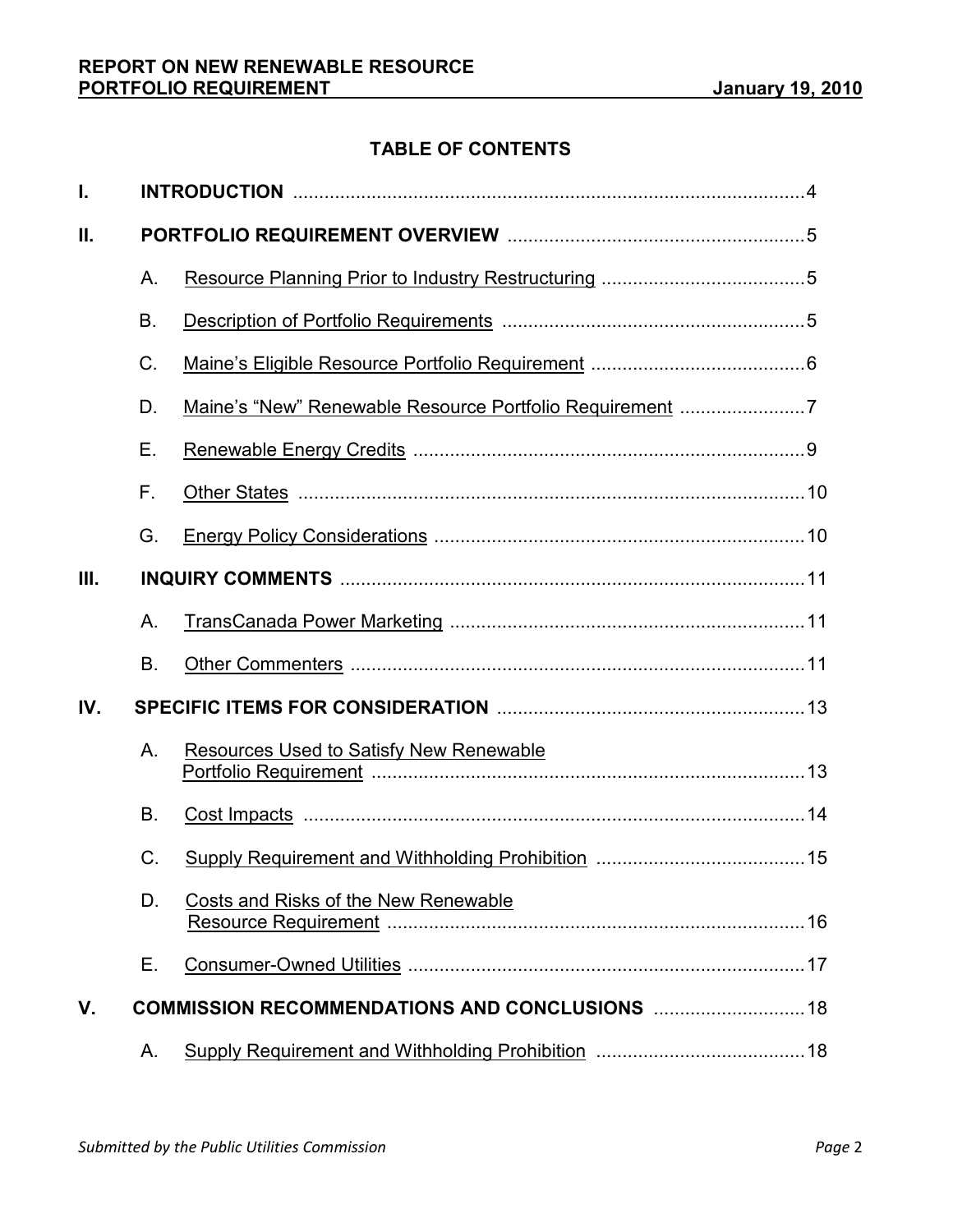| B. Other Changes to the New Renewable Resource |  |  |  |  |
|------------------------------------------------|--|--|--|--|
|                                                |  |  |  |  |
|                                                |  |  |  |  |
|                                                |  |  |  |  |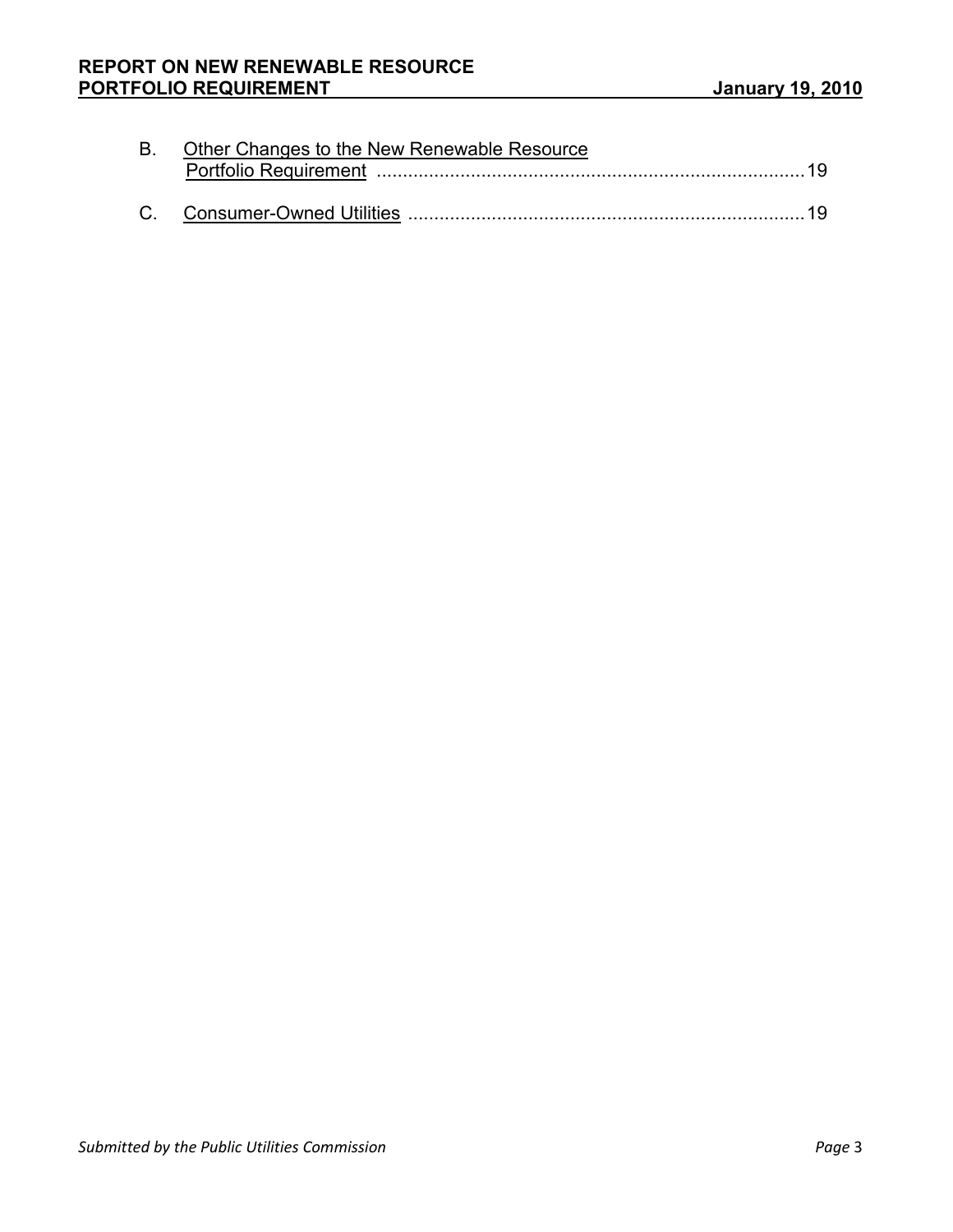# I. INTRODUCTION

During the 2009 session, the Legislature enacted Resolve, Regarding Maine's Renewable Resource Portfolio Requirements ("Resolve").<sup>1</sup> The Resolve directs the Commission to review and make recommendations for improvements to the new renewable resource portfolio requirement authorized in 35-A M.R.S.A. § 3210(3-A). Specifically, the Resolve directs the Commission to:

- Examine the resources used to satisfy the new renewable resource portfolio requirement;
- Analyze the costs and benefits of: 1) a requirement that all or a fixed percentage of the electricity from eligible facilities be supplied to the ISO-NE control area or the area administered by the Northern Maine Independent System Administrator (NMISA); and 2) a prohibition of economic withholding or curtailment of the delivery of electricity from eligible facilities located outside the ISO-NE control area or the area administered by the NMISA (with an exception for transmission line outages preventing the import of electricity or when the applicable tie line is operating at full capacity);
- Review the current law and Commission rules to assess the risks and costs of making no change to the existing new renewable resource portfolio requirement; and
- Develop recommendations for changes to law or the rules that would strengthen the incentives for the development of new renewable resources within Maine, enhance the Commission's ability to address cost concerns associated with the renewable resource portfolio requirement, and ensure delivery of renewable power into Maine or the ISO-NE control area during periods of high prices or peak loads.

The Resolve requires the Commission to submit a report of its findings and recommendations to the Utilities and Energy Committee by January 15, 2010.

As a vehicle for conducting the required review, the Commission, on July 14, 2009, initiated an Inquiry to explore the issues involved with Maine's new renewable resource portfolio requirement.<sup>2</sup> The Notice of Inquiry ("NOI") contained a series of items, issues and questions related to Maine's portfolio requirement. To obtain information, viewpoints and recommendations from interested persons on the issues raised in the Resolve as presented in the NOI, the Commission requested both initial and responsive comments. On December 22,

 $<sup>1</sup>$  Resolves 2009, ch. 51.</sup>

 $^2$  Inquiry into Maine's New Renewable Resource Requirement, Docket no. 2009-212.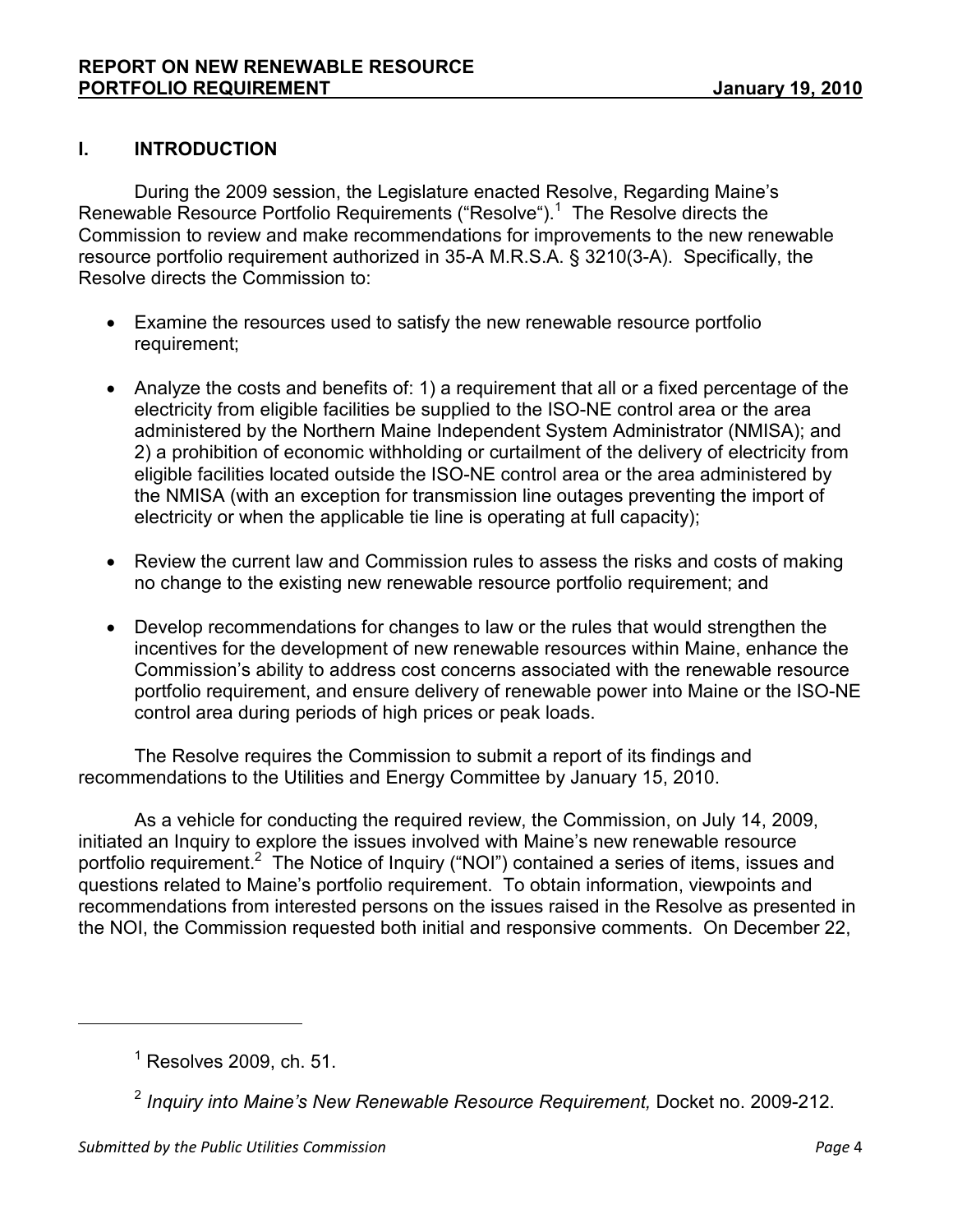2009, the Commission released a draft report on the new renewable resource requirement for comment by interested persons.<sup>3</sup>

The following interested persons participated in the Commission's portfolio requirement Inquiry: TransCanada Power Marketing Ltd.; Brookfield Energy Marketing Inc; Iberdrola Renewable, Inc.; Conservation Services Group; Innovative Energy Systems; Lincoln Paper and Tissue, LLC; and Ed Holt & Associates.

# II. PORTFOLIO REQUIREMENT OVERVIEW

#### A. Resource Planning Prior to Industry Restructuring

 Prior to the restructuring of Maine's electric industry in March 2000, the State, through its Public Utilities Commission, had substantial control and influence over the resources used to supply electricity to Maine's public. This occurred through the Commission's oversight of vertically integrated electric utilities that had the obligation to provide electricity through a least cost mix of generating (as well as demand-side) resources.

 Beginning in the early 1980s, the Commission's oversight of utility resource acquisition was guided by several legislative directives that promoted resource diversity and the development of renewable and indigenous generating resources.<sup>4</sup> By the time the industry was restructured, these policies resulted in an overall resource mix serving Maine's public that consisted of almost 50% renewable power.

 The State's ability to impact the mix of generating resources through the oversight of utility planning and acquisition came to an end with the implementation of the industry restructuring. By opening the provision of generation supply to competition and requiring the State's utilities to exit the generation business, industry restructuring rendered the traditional mechanisms to influence the State's generation mix inapplicable. Recognizing this result, the Legislature included a generation resource portfolio requirement in the Restructuring Act.

# B. Description of Portfolio Requirements

 A renewable resource portfolio requirement, also typically referred to as a renewable portfolio standard or an RPS, is a market mechanism to encourage the development and use of specific types of grid-scale generating facilities (primarily renewable

 $3$  All comments filed in the Inquiry are posted on the Commission's virtual case file on its webpage, www.maine.gov/mpuc, through reference to Docket No. 2009-212.

<sup>&</sup>lt;sup>4</sup> These legislative directives were embodied in the Electric Rate Reform Act, 35-A M.R.S.A. §§ 3151-3155, the Small Power Production Act, 35-A M.R.S.A. §§ 3301-3308, and the Maine Energy Policy Act, 35-A M.R.S.A. § 3191. These legislative provisions were either repealed or substantially revised with the restructuring of the industry.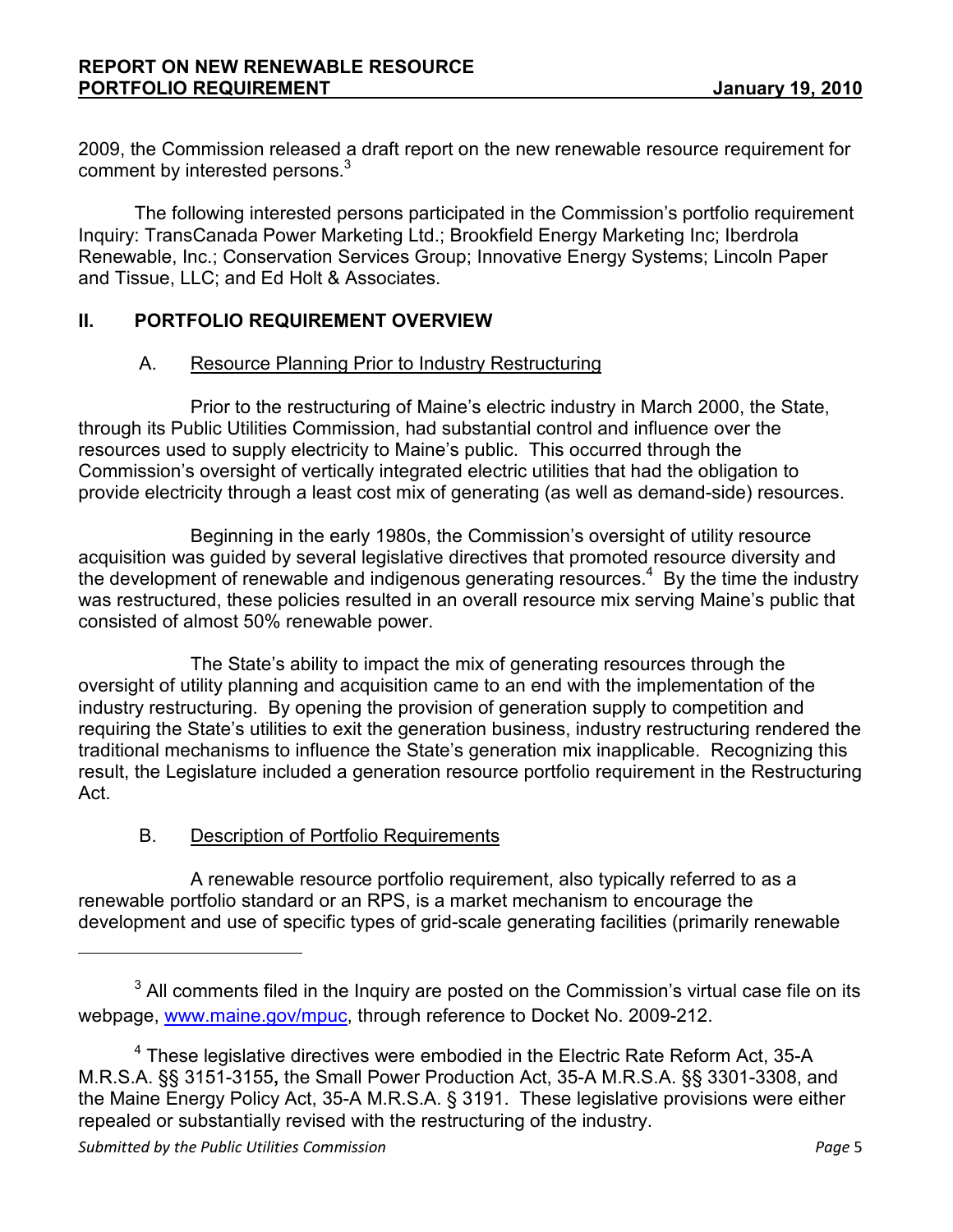resources). Generally, the purpose of a renewable resource requirement is to promote regional resource diversity and to reduce greenhouse gas emissions. The market mechanism is consistent with a competitive regional generation market.

The mechanism works by legislatively creating a demand for specified resources by mandating that pre-specified percentages of a retail provider's load are served by designated resources. The market then operates to meet this legislatively created demand at the lowest cost. The result of the portfolio requirement mechanism is that a premium over wholesale electricity market prices is created for the designated renewable resources. This premium is paid for by electricity customers through the generation portion of their bills. Thus, a portfolio requirement is a mechanism that essentially provides for a subsidy to renewable generators that is paid for by electricity customers.

#### C. Maine's Eligible Resource Portfolio Requirement

 Maine's original restructuring legislation included a 30% eligible resource portfolio requirement that became effective in 2000. The portfolio requirement mandated that each retail competitive electricity supplier meet at least 30% of its retail load in Maine from "eligible resources." Eligible resources are defined in statute as either renewable resources or efficient resources. Renewable resources are defined in statute as fuel cells, tidal power, solar arrays, wind power, geothermal installations, hydroelectric generators, biomass generators, and municipal solid waste facilities. Renewable resources may not exceed a production capacity of 100 megawatts. "Efficient" resources are cogeneration facilities that were constructed prior to 1997, meet a statutory efficient standard and may be fueled by fossil fuels.<sup>5</sup> An eligible resource is not required to be located in the State, but its energy must be delivered to the New England grid or the northern Maine grid.

 The eligible resource portfolio requirement has ensured that at least 30% of Maine's electric load since restructuring has come from some combination of the resources designated in statute. However, the eligible resource portfolio requirement has not significantly satisfied the policy of promoting the generation of electricity from renewable and efficient resources. The primary reason is that the "supply" represented by the list of eligible resources, and the lack of a "vintage" or in-service date eligibility requirement is significantly greater than the "demand" created by the 30% requirement. As a result, retail suppliers have been able to satisfy the portfolio requirement through facilities that can supply power at or near the prevailing market price. The consequence is that Maine's eligible resource portfolio requirement produces very small financial premium over market for eligible facilities. Because the eligible resource portfolio requirement has had no significant impact on prices paid to generators, it has had little impact on Maine's retail rates. The requirement does, however, cause some administrative burden to retail suppliers in complying with the requirement and to the Commission in verifying compliance.

Submitted by the Public Utilities Commission **Page 6** and the Utilities Commission  $5$  35-A M.R.S.A. § 3210(2)(A)(B)(C).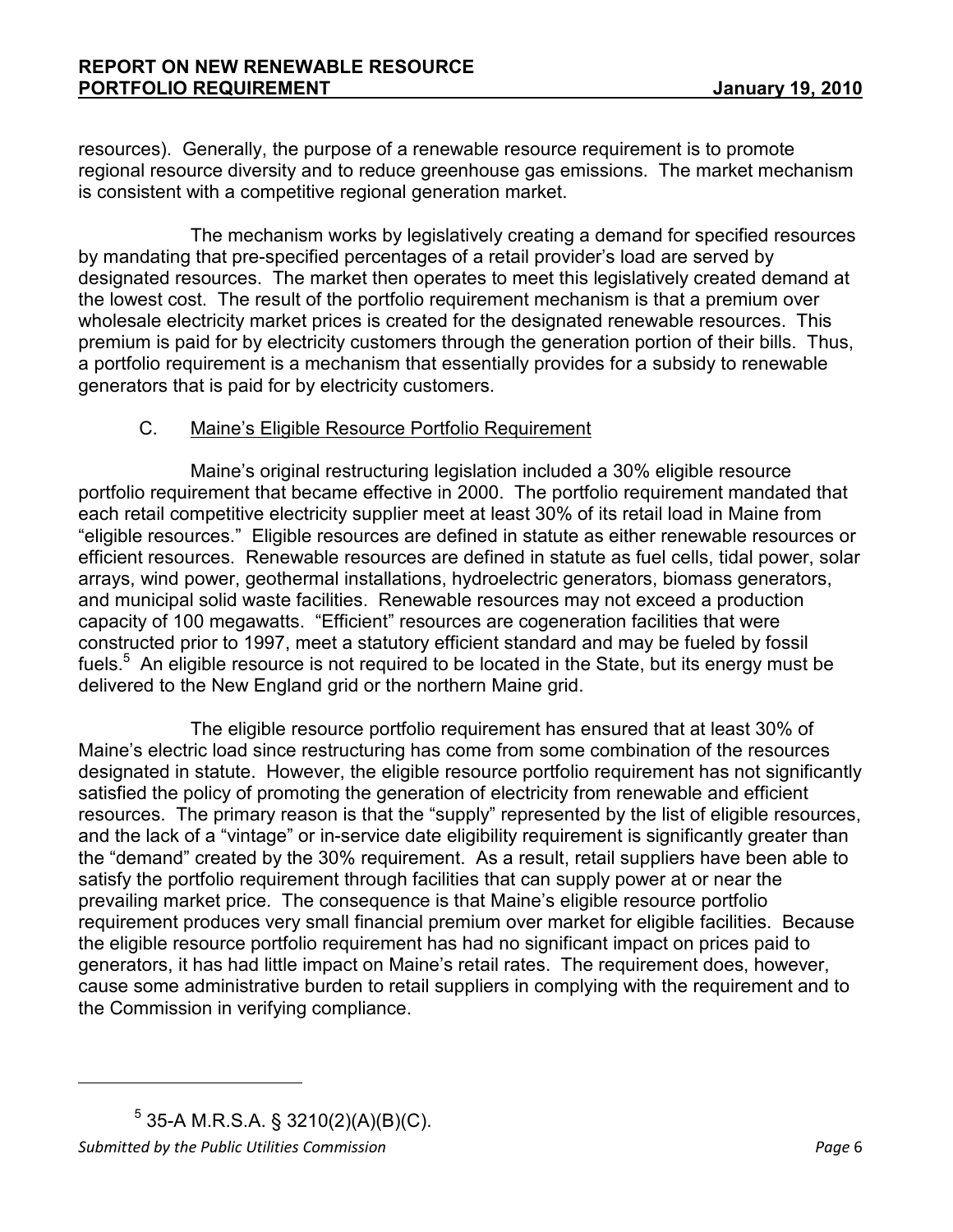# D. Maine's "New" Renewable Resource Portfolio Requirement

In 2007, the Legislature enacted a "new" renewable resource portfolio requirement that defines eligibility as a renewable resource that began service, resumed operation or was substantially refurbished after September 2005.<sup>6</sup> The legislation added a mandate that specified percentages of electricity that supply Maine's consumers come from "new" renewable resources, which are generally renewable facilities that have an in-service date after September 1, 2005. The percentage requirement started at one percent in 2008, and increases in annual one percent increments until it reaches ten percent in 2017, and remains at ten percent thereafter. The statute contains an exemption for sales pursuant to a supply contract or standard offer arrangement in effect on the effective date of the legislation ("grandfathering provision")

Under the statute, the Commission may suspend the scheduled increases in the portfolio requirement if it finds that the requirement has placed a burden on Maine's electricity customers without providing the benefits of new renewable resources or if there is an overreliance on the alternative compliance mechanism.<sup>7</sup> Under current rules, any renewable generator that is "new" as defined by law is eligible if its power is used to serve load in New England. Thus, the generator does not have to be located in Maine or New England as long as the energy is delivered into New England.

The statute allows for an alternative compliance mechanism ("ACM") that permits competitive suppliers to make a payment into a fund in lieu of satisfying the portfolio requirement.<sup>8</sup> This mechanism serves to cap ratepayer exposure to costs that might result from the portfolio requirement because, if the cost of compliance rises above the alternative payment amount, suppliers would generally make an alternative payment. Under the statute, the Commission establishes the alternative compliance amount by rule.

 As required by the legislation, the Commission modified its portfolio requirement rule (Chapter 311) to implement the "new" renewable resource requirement.  $9$  The implementing rules designated the "new" renewable resource requirement as "Class I" and the

 $6$  P.L. 2007, ch. 403 (codified at 35-A M.R.S.A. § 3210(3-A)).

 $7$  35-A M.R.S.A. § 3210 (3-A)(A)(B).

 $8$  The statute specifies the alternative compliance payment be put into the Voluntary Research and Development fund. 35-A M.R.S.A. § 3210 (9).

<sup>9</sup> Order Adopting Rule and Statement of Factual and Policy Basis, Docket No. 2007-391 (Oct. 22, 2007).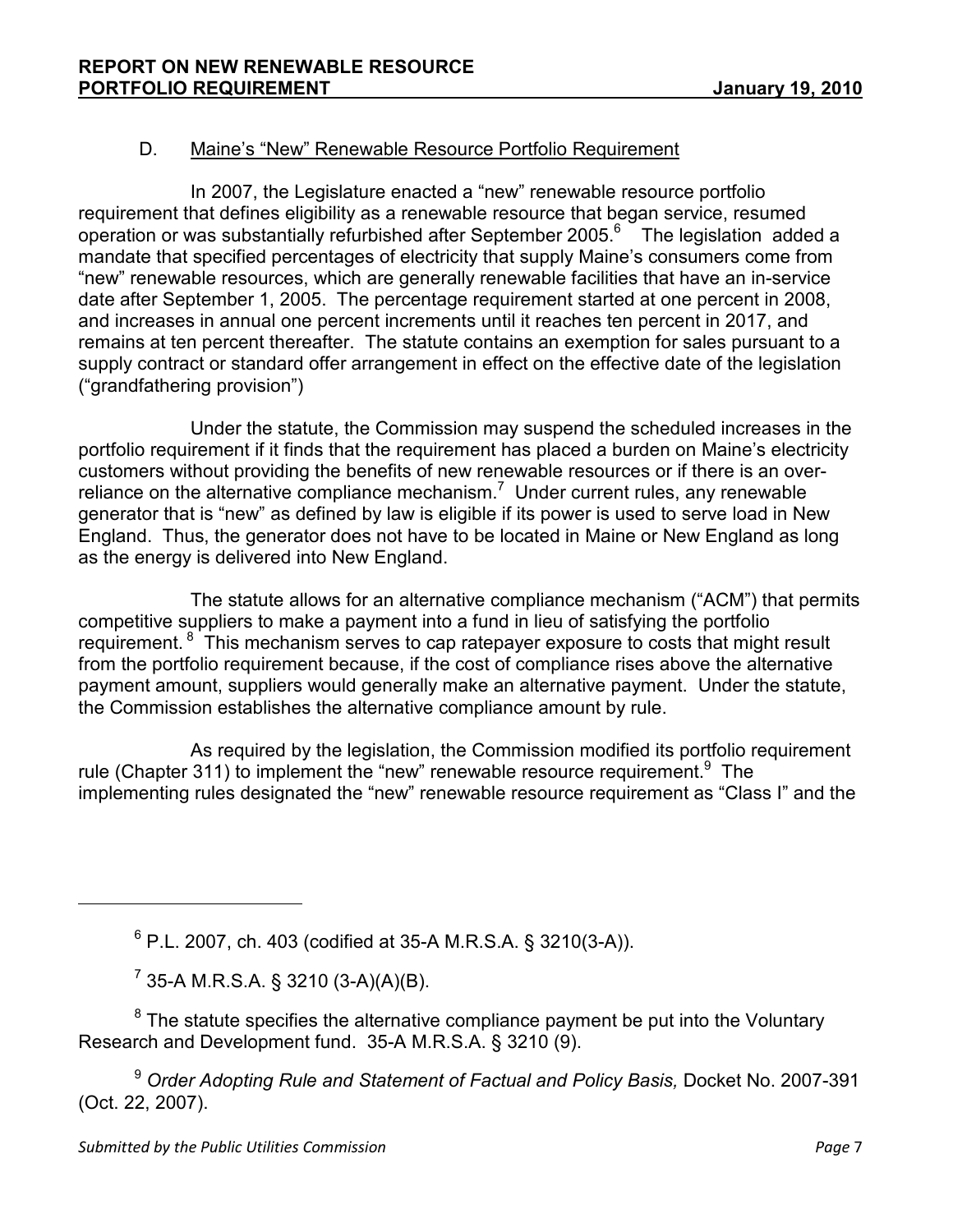pre-existing 30% "eligible" resource portfolio requirement as "Class II."<sup>10</sup> The rules incorporated the resource type, capacity limit and the vintage requirements as specified in statute. The rules thus state that a new renewable resource used to satisfy the Class I portfolio requirement must be of the following types:

- **fuel cells;**
- tidal power:
- solar arrays and installations;
- wind power installations;
- **geothermal installations;**
- **•** hydroelectric generators that meet all state and federal fish passage requirements; or
- $\bullet$  biomass generators, including generators fueled by landfill gas.<sup>11</sup>

In addition, except for wind power installations, the generating resource must not have a nameplate capacity that exceeds 100 MW.<sup>12</sup> Finally, the resource must satisfy one of four vintage requirements. These are:

1) renewable capacity with an in-service date after September 1, 2005;

2) renewable capacity that has been added to an existing facility after September 1, 2005;

3) renewable capacity that has not operated for two years or was not recognized as a capacity resource by the ISO-NE or the NMISA and has resumed operation or has been recognized by the ISO-NE or NMISA after September 1, 2005; or

<sup>12</sup> As a result of varying definitions of renewable resources and statutory crossreferences, see 35-A M.R.S.A. §§ 3210 (B-1)(C), 3210-C(1)(C)(E), 3212-A(1)(A), there is some ambiguity over whether the Legislature intended to remove the 100 megawatt eligibility limit for all facilities, rather than just wind installations. The Commission understands that legislation will be introduced during the 2010 session to resolve this issue.

 $10$  The "new" renewable resource requirement was designated as Class I because the requirement is similar to portfolio requirements in other New England states that are referred to as "Class I." Maine's pre-existing "eligible" resource portfolio requirement is designated as Class II.

 $11$  The list of renewable resources is the same as those that qualify for the eligible resource portfolio requirement, except that municipal solid waste is excluded and hydroelectric facilities are specifically required to meet all state and federal fish passage requirements.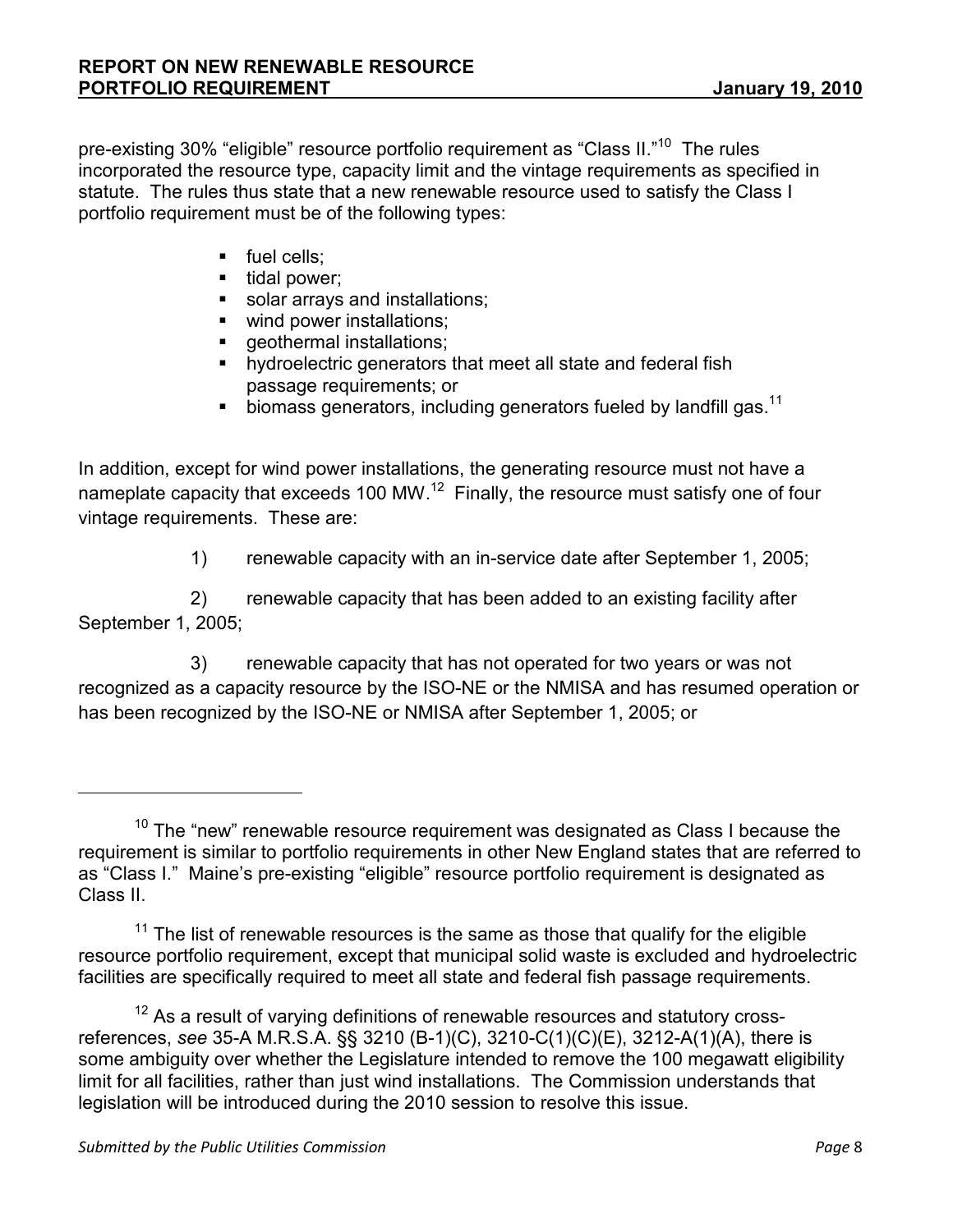4) renewable capacity that has been refurbished after September 1, 2005, and is operating beyond its useful life or employing an alternate technology that significantly increases the efficiency of the generation process.

The implementing rules<sup>13</sup> established a certification process that requires generators to pre-certify facilities as a new renewable resource under the requirements of the rule and provide for a Commission determination of resource eligibility on a case-by-case basis.<sup>14</sup> The rule also specifies that the Commission may revoke a certification if there is a material change in circumstance that renders the generation facility ineligible as a new renewable resource.<sup>15</sup>

Finally, the Commission rules incorporate an ACM. To avoid market distortions that might otherwise occur, the rules established an alternative compliance rate similar to those in the other New England states and, like the mechanism in most of those states, the amount changes each year with a measure of inflation.<sup>16</sup> The alternative compliance payment in 2009 was \$60.92 per megawatt-hour.

# E. Renewable Energy Credits

 NEPOOL has established a renewable energy credit (REC) creation and tracking mechanism referred to as the Generation Information System ("GIS"). This system allows for the trading of the renewable attribute separate from the energy commodity. This mechanism serves to significantly simplify compliance by suppliers and verification by regulatory commissions, and avoids double counting. Consistent with statutory direction,<sup>17</sup> the

<sup>13</sup> Chapter 311, § 3(B)(4).

l

 $14$  In the Order Adopting Rule at 6, the Commission noted that a request for certification can be made at any time so that a ruling can be obtained before a capital investment is made in a generation facility.

 $15$  The Commission has certified over 35 facilities as eligible for the new renewable resource portfolio requirement with a combined installed capacity of over 580 MW. However, not all of the certified facilities are in-service. A list of the certified facilities is attached to the Report as Attachment 1.

 $16$  The rules specify that the alternative compliance base rate is \$57.12 per megawatthour that is adjusted each year beginning in 2008, by the annual change in the U.S. Bureau of Labor Statistics Consumer Price Index.

 $17$  Section 3210(8) states that the Commission shall allow competitive providers to satisfy the portfolio requirements through the use of RECs if it determines that a reliable system of electrical attribute trading exists. The GIS is such a reliable system.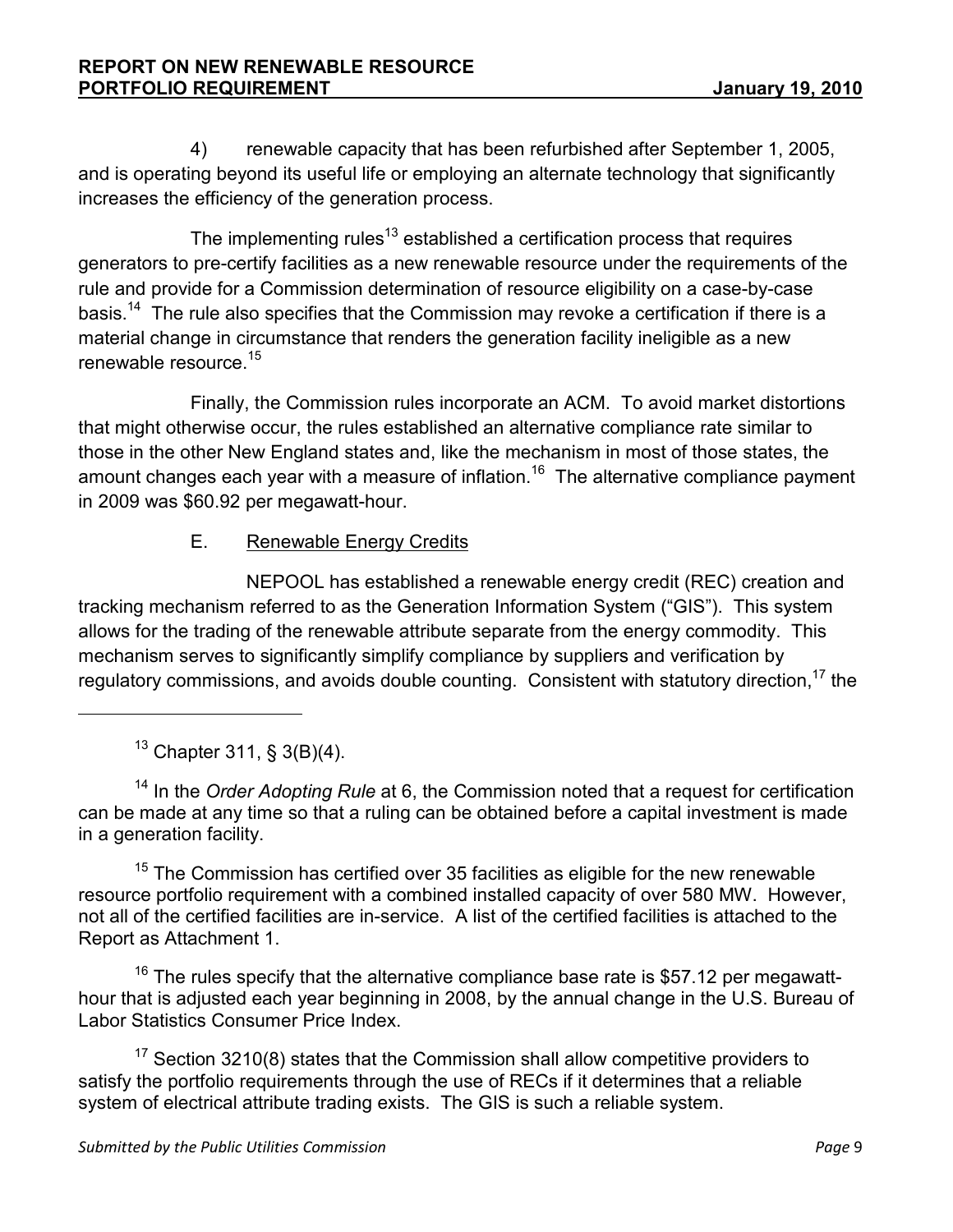Commission requires suppliers in the ISO-NE to verify compliance with the portfolio requirement through the GIS. Because of its small size, northern Maine does not have REC system and therefore compliance is verified through contractual documentation and settlement data.

# F. Other States

 Renewable portfolio requirements are a common mechanism. Twentynine states have adopted such requirements, including five of the New England states.<sup>18</sup> The requirements, however, vary significantly across the states, primarily with respect to the percentage requirements and eligible fuels and technologies.<sup>19</sup>

#### G. Energy Policy Considerations

 As discussed above, a portfolio requirement serves to promote the development and operation of legislatively-determined resources by providing for a market premium that is paid for by ratepayers through higher generation rates. Thus, the design of the essential components of a portfolio requirement (such as the required percentages, eligibility requirements and geographical restrictions or limitations) is a fundamental question of State energy policy and should therefore be determined by the Legislature.

 The generally accepted purpose of portfolio requirements is to promote resource diversity and reduce greenhouse gas emissions. An increase in resource diversity will help to stabilize and lower electricity rates, by reducing reliance on generating facilities that rely on volatile fossil fuels (primarily natural gas). The reduction in fossil fuel use also results in the environmental benefits of lower air emissions. These electricity rate and environmental benefits do not depend on whether facilities are developed in Maine, as long as they are developed in the region and their energy is use to serve load in New England.<sup>20</sup> Economic development benefits do occur when facilities are developed in Maine. However, it should be recognized that portfolio requirements in other regional states have and continue to play a substantial role in promoting development of renewable resources in Maine (just as Maine's portfolio requirement serves to promote development in other regional states).

 As a general matter, larger markets for RECs are preferable in that more competition is created, resulting in the fulfillment of State energy policy goals at the lowest cost

 $19$  Attachment 2 to this Report contains a map that summarizes portfolio requirements in the other states.

 $20$  As stated above, the Commission's portfolio requirement rules require that energy be used to serve load in New England to qualify.

 $18$  Vermont does not have a portfolio requirement, but does have renewable resource goals.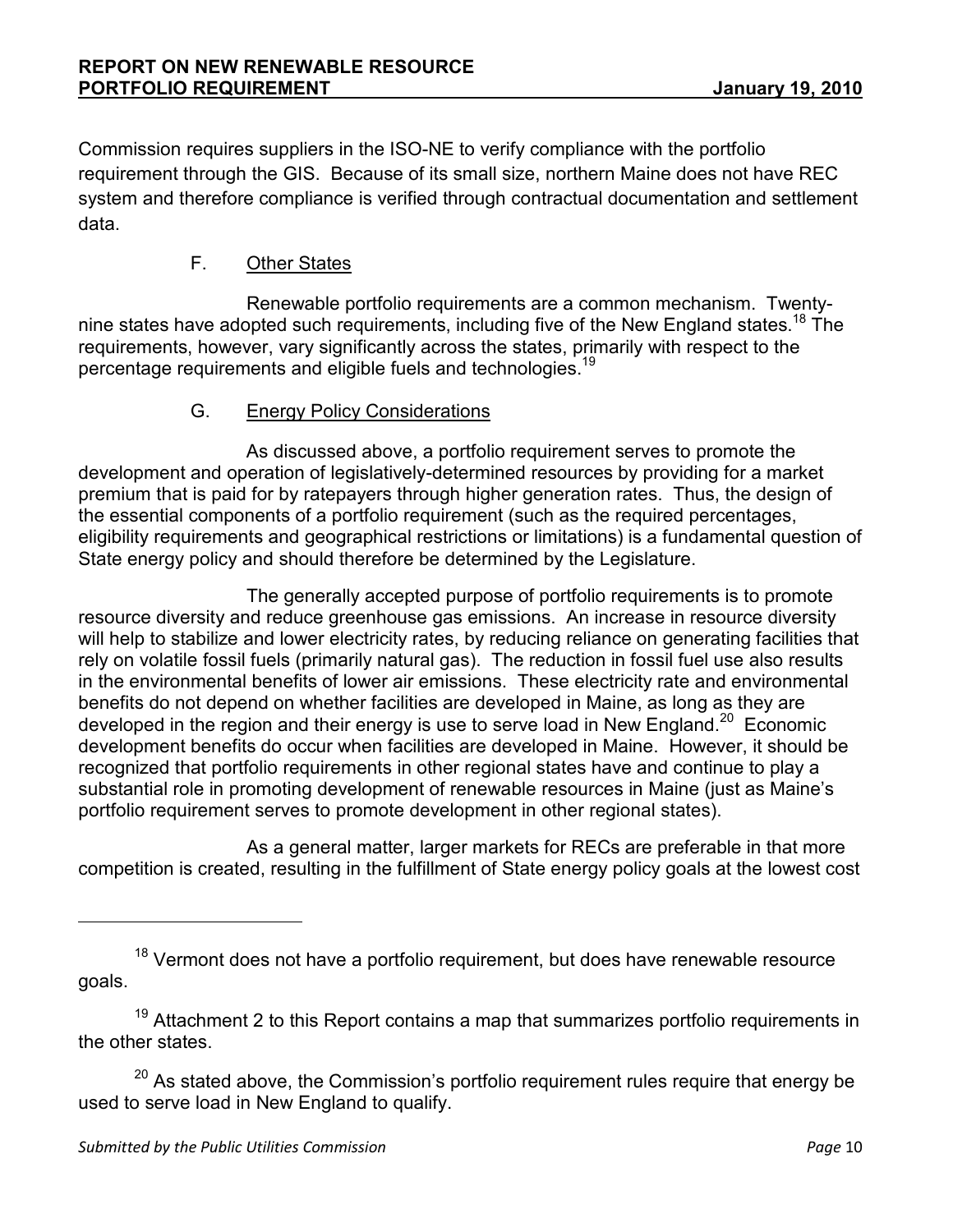to Maine's electricity consumers.<sup>21</sup> In the event that policy makers believe REC prices may be too low to satisfy the goal of promoting legislatively- designated renewable resources, a proper response would be to consider an increase in the required percentages, rather than any attempt to limit competition through unnecessary participation restrictions.

# III. INQUIRY COMMENTS

Most of the comments submitted in the Inquiry involved the issue of whether Maine's new renewable resource portfolio requirement should be amended to add: 1) a requirement that eligible facilities supply all or a fixed percentage of their output to the ISO-NE or NMISA areas; and 2) a prohibition against economic withholding or curtailment of delivery by facilities located outside the ISO-NE and NMISA.

#### A. TransCanada Power Marketing

 TransCanada Power Marketing ("TransCanada") commented in favor of adding to the portfolio requirement statute a requirement to supply power and a prohibition on delivery withholding. TransCanada states that these changes would ensure that monies paid by Maine's ratepayers are directed towards the development of new renewable resources that will dedicate their output for the benefit of those ratepayers. TransCanada believes this could result in further development of renewable resources in Maine and within New England. It would also ensure generators that benefit from Maine's portfolio requirement deliver their power at peak times when the power is needed most. Moreover, TransCanada noted that promoting the development of renewable resources in Maine and New England would lower the capacity market need and cost.

 TransCanada also comments that the delivery requirement and withholding prohibition would not be unfair or discriminatory in that Maine and New England generators are effectively ineligible for any resource-based premiums in certain Canadian provinces or New York. TransCanada states that Quebec's periodic solicitations for wind projects only include projects in the Province and New York places a 30% weight on in-state benefits provided by a project.

#### B. Others Commenters

l

 Brookfield Energy Marketing Inc. ("Brookfield") takes an alternative view to TransCanada, stating that a supply requirement and withholding prohibition are not necessary to maintain a competitive and healthy Maine REC market, and imposing such a requirement would create an artificial trade barrier that would ultimately harm Maine ratepayers. The harm would be higher REC prices that translate into higher electricity prices for Maine ratepayers. According to Brookfield, the current requirement that energy be delivered into the New England market ensures a competitive market outcome and that environmental benefits accrue to Maine customers. A supply requirement and a withholding prohibition will chill competition for renewable energy, resulting in harm to Maine ratepayers through higher REC prices.

Submitted by the Public Utilities Commission **Page 11** Page 11  $21$  Larger markets tend to benefit all market participants in that suppliers have more liquidity, buyers have more choice, and regulators obtain better pricing transparency.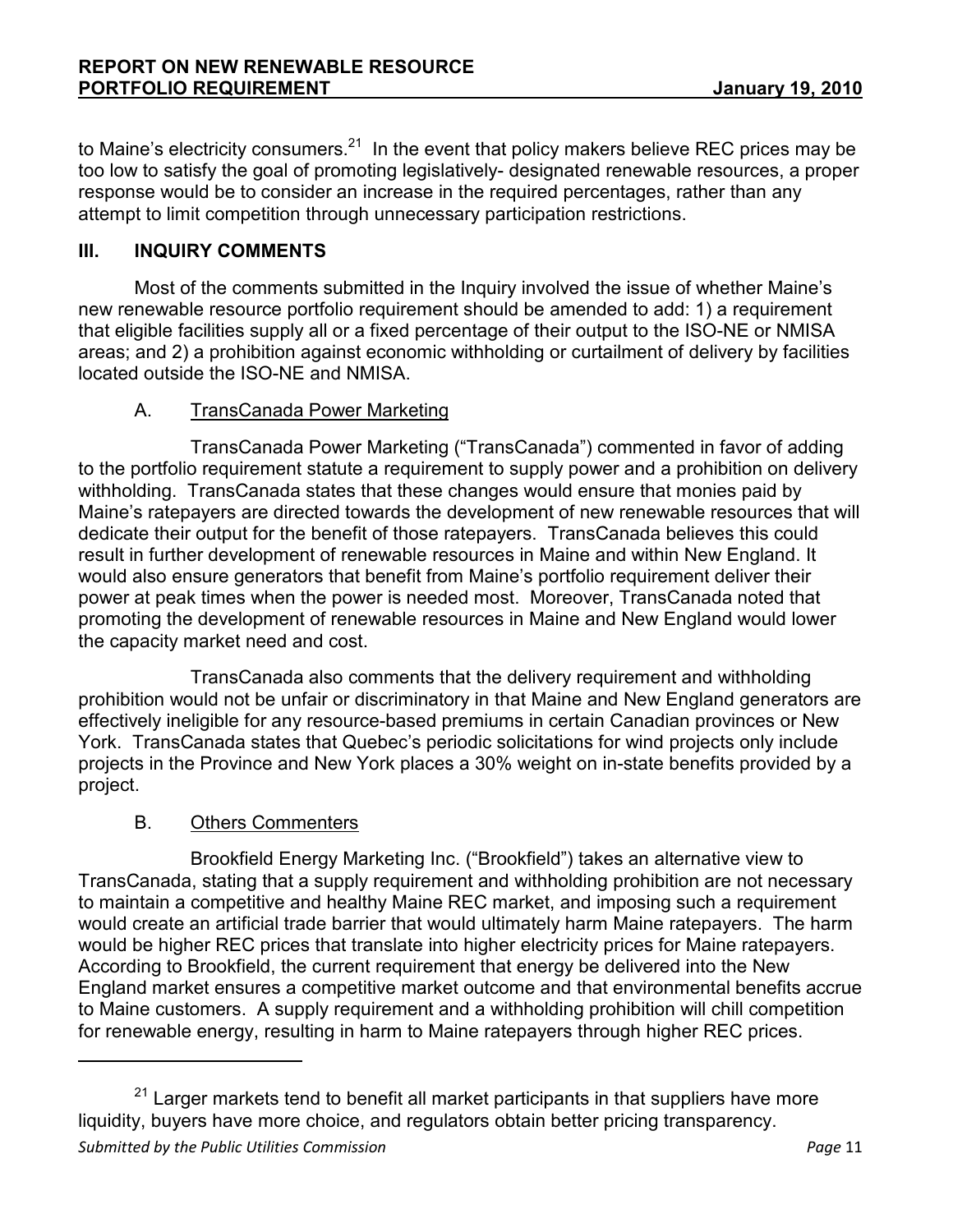Brookfield notes that Maine and New England benefit from the resource diversity procured by imports from regions outside New England. Brookfield also states that such a requirement would be discriminatory and constitute protectionist restrictions.

 Iberdrola Renewable, Inc. ("Iberdrola") comments that allowing resources that import electricity into New England to qualify for Maine's RPS is sensible and creates greater supply and more REC market liquidity. To the extent that Maine wishes to induce investment of renewable resources in Maine, it should adopt policies that allow for long-term contracts for RECs and energy, and adopt transmission policies that promote renewable development.<sup>22</sup>

 Conservation Services Group and Innovative Energy Systems ("CSG/IES") comment against both a supply requirement and a withholding prohibition. In their view, the purpose of such a requirement would be to impose business constraints on owners of renewable generation located outside the ISO-NE and NMISA areas by increasing transaction costs. Further, the suggested changes would place a requirement on generators located outside of the New England region that may be outside of their control. For example, limited tie line capacity and/or actions of the control area administrator may prevent compliance with the proposed restriction despite the generator's best efforts. The result would be a limit on imports that would increase costs for Maine's ratepayers, without providing any material benefit and would represent undue discrimination. CSG/IES believe that it would be disadvantageous for Maine to adopt protectionist strategies and instead it is in the State's best interest to support open competitive markets. Finally, CSG/IES supports higher minimum purchase requirements to induce more renewable resource development.

 Lincoln Paper and Tissue, LLC ("Lincoln") requests that a delivery requirement not be imposed because it would adversely impact renewable behind-the-meter generation that would otherwise be eligible for new renewable resource certification. Such a requirement would preclude behind-the-meter generation and undermine the goal of Maine's RPS to increase renewable generation and to decrease Maine's dependence on natural gas.

 Ed Holt & Associates ("Holt") did not comment on the supply requirement or withholding prohibition, but suggests that Maine increase its requirement for new renewable resources to 25% by 2025, rather than 10% by 2017, as currently required to prevent a reduction of investment as the current statutory percentage target is met. That would give the renewable energy industry a more aggressive target to work for, justify more investment in development and would provide longer-term stability. Second, Holt recommends that Maine create a tier for new distributed renewable technologies that would provide impetus to smaller

 $22$  The issues of long-term contracts and transmission upgrades to support renewable generation are outside the scope of this Report. However, the Commission notes that it currently has the authority to direct utilities to enter into long-term contracts with generators for capacity and energy (the authority does not include the purchase of RECs), 35-A M.R.S.A. § 3210-C, and is examining major upgrades to Maine's transmission system, see e.g., Request for Certificate of Public Convenience and Necessity for the Maine Power Reliability Program (MPRP), Docket No. 2008-255.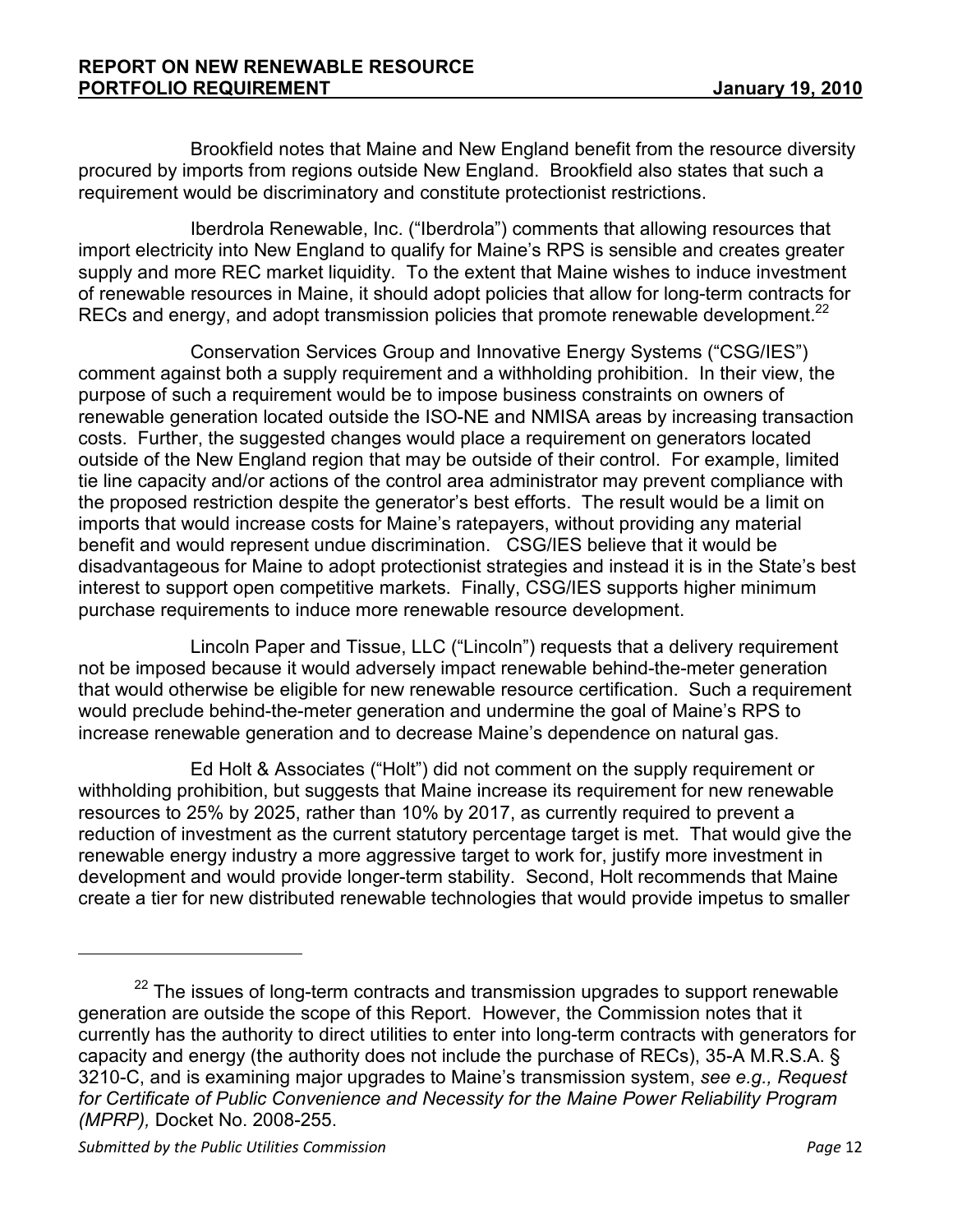customer and community scale technologies, noting that several states have established a tier for solar or distributed generation.

# IV. SPECIFIC ITEMS FOR CONSIDERATION

As stated in section 1 of this Report, the Resolve states that the Commission shall include, at a minimum, several specified items in its review of the new renewable resource portfolio requirement. These items, as well as other relevant matters, are discussed in this section of the Report.

#### A. Resources Used To Satisfy New Renewable Portfolio Requirement

 The following chart shows the mix of resources used to satisfy Maine's new renewable resource portfolio requirement during 2008.



#### Resources Used to Satisfy New Renewable Portfolio Requirement 2008

 As the table below shows, the RECs from seven facilities were used by suppliers to comply with the 2008 new renewable resource requirement. Two of the facilities are biomass, four are wind facilities and one is a landfill gas facility. Five of the seven facilities are located in Maine and two are located in New Hampshire. Of the approximately 36.5 million RECs purchased to meet the portfolio requirement in 2008, 83% came from facilities located in Maine.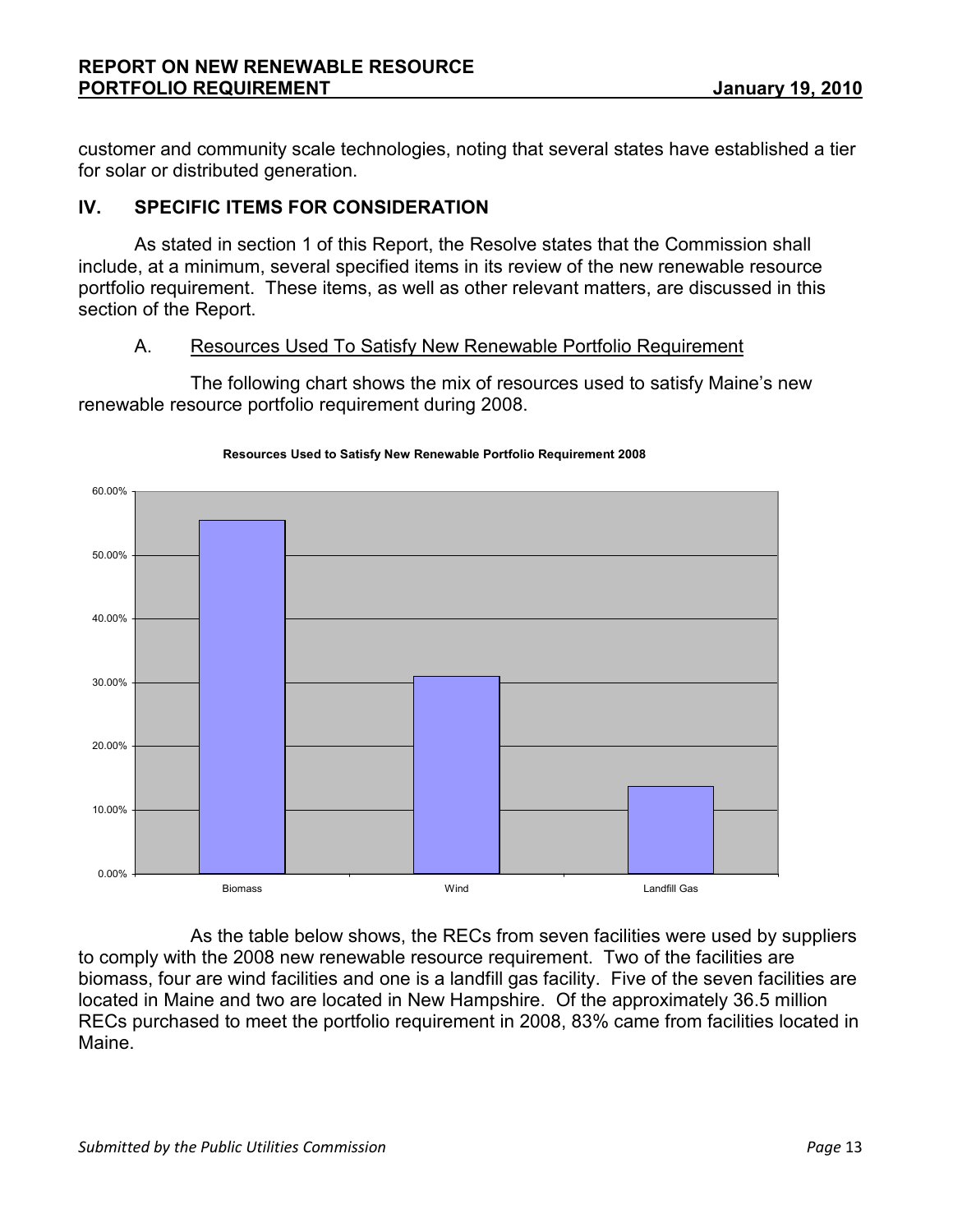Thus, most of the facilities and the RECs used to satisfy the 2008 new renewable resource portfolio requirement came from facilities located in Maine and none of the facilities were located outside of New England.

| Fuel Type and State | No. of Facilities | <b>GIS Certificates</b> | % of Total |
|---------------------|-------------------|-------------------------|------------|
|                     |                   |                         |            |
| Biomass - ME        | 1                 | 18,865,000              | 51.67%     |
| Biomass - NH        | 1                 | 1,363,000               | 3.73%      |
| Wind - ME           | 3                 | 6,279,831               | 17.20%     |
| Wind - NH           | 1                 | 5,000,000               | 13.70%     |
| Landfill Gas - ME   | 1                 | 5,005,027               | 13.71%     |
| Total - Overall     | $\overline{7}$    | 36,507,831              | 100%       |
| Total - ME          | 5                 | 30,144,831              | 82.57%     |
| Total - NH          | $\overline{2}$    | 6,363,000               | 17.43%     |

#### B. Cost Impacts

 The cost to ratepayers of Maine's new renewable resource portfolio requirement is represented by the cost of compliance by suppliers, either through the purchase of RECs or payment under the ACM. During 2008, approximately 58% of the electricity sales in Maine were exempt under the grandfathering provision of the new renewable resource portfolio requirement legislation. For the electricity sales for which the 1% portfolio requirement applied, 75% was satisfied through the purchase of RECs and 25% was satisfied through the ACM.

 During 2008, the costs of eligible RECs ranged from approximately \$27.00 per MWh to \$51.00 per MWh (or 2.7 cents per kWh to 5.1 cents per kWh), with an average cost \$37.19 per MWH or 3.72 cents per kWh and a total cost of \$1,353,574. A minority of suppliers (8 out of 41)<sup>23</sup> choose to satisfy the portfolio requirement through the ACM for a total cost \$693,103. Thus, the total cost to ratepayers during 2008 was \$2,046,678, which translates into a rate impact of .02 cent per kWh (or about a 10 cents monthly increase to a typical residential bill).

 $23$  Out of the 41 suppliers, 24 supplied only to an affiliated customer.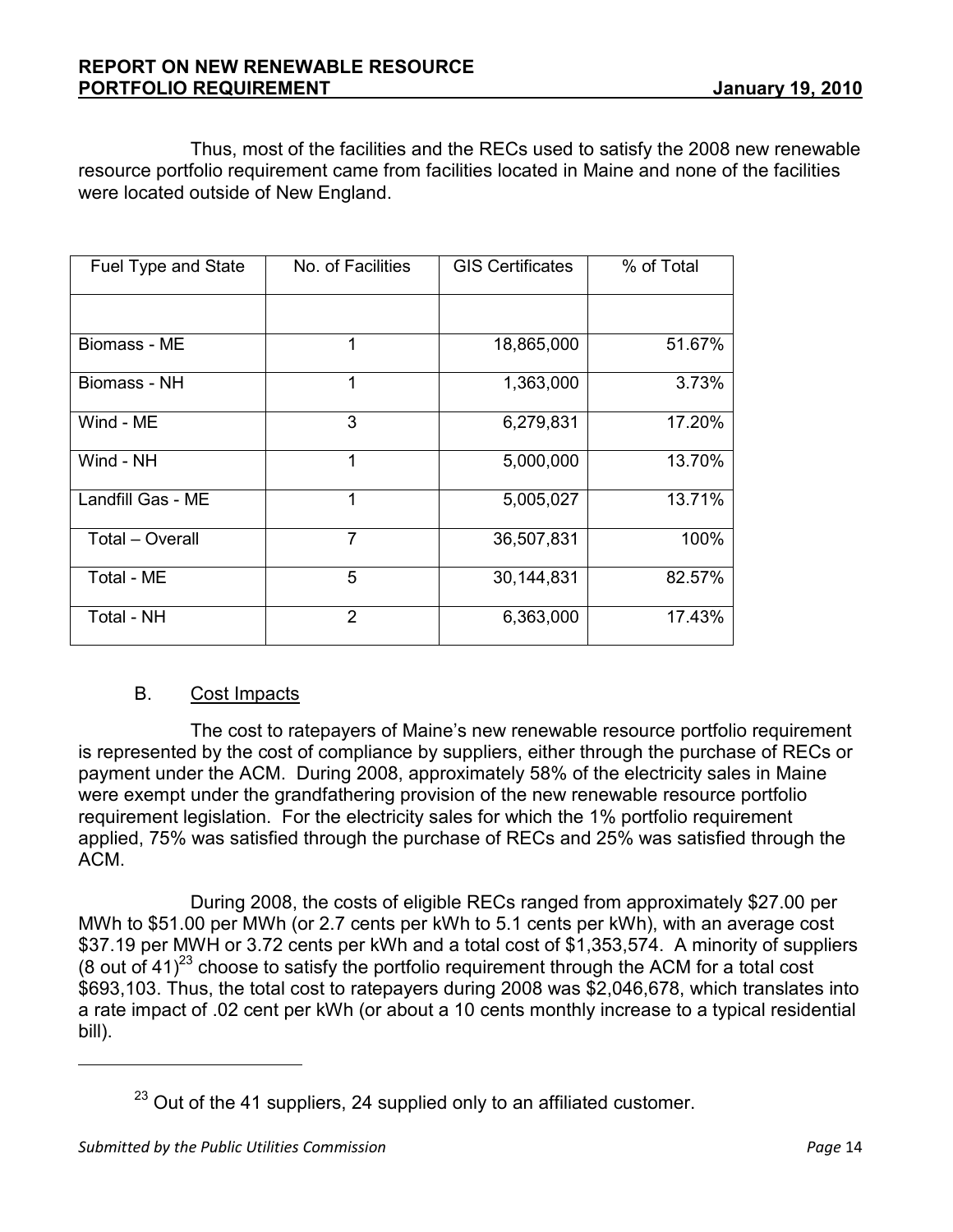Based on this information, it appears that Maine's new renewable resource requirement is accomplishing its underlying purpose. It has created a substantial premium over market for eligible renewable generators (an average premium of 3.72 cents per kWh compared to an average wholesale rate during 2008 of approximately 7.5 cents per kWh, a 52% increase over market prices). It has created this premium at an acceptable cost to ratepayers of .02 cent per kWh, with a relatively small percentage of the requirement satisfied through the ACM.

# C. Supply Requirement and Withholding Prohibition

 The issue that received the most focus during the Commission's review of the new renewable resource portfolio requirement is whether the statute should be amended to include: 1) a requirement that all or a fixed percentage of the electricity from eligible facilities be supplied to the ISO-NE control area or the area administered by the NMISA; and 2) a prohibition of economic withholding or curtailment of the delivery of electricity from eligible facilities located outside the ISO-NE control area or the area administered by the NMISA (with an exception for transmission line outages preventing the import of electricity or when the applicable tie line is operating at full capacity).<sup>24</sup> TransCanada favors such a statutory change, while the other commenters oppose the change.

 It is difficult to assess the potential benefits, costs and risks of a supply requirement and withholding prohibition statutory change. In the event the change results in increased regional imports during peak hours or expanded renewable resource development in Maine and New England, it would be beneficial to Maine ratepayers. However, the opposite scenario might also occur. If the supply requirement and withholding prohibition are enacted, fewer facilities may participate in Maine RPS and less electricity may be imported into the region. The result could be higher REC prices, as well as higher capacity and energy prices. There is no way to predict or quantitatively analyze the costs or benefits of the statutory change.<sup>25</sup>

 As discussed in section II(B), the general purpose of a renewable resource portfolio requirement is to promote regional resource diversity and to reduce greenhouse gas emissions. Maine's current new renewable resource requirement with its regional delivery requirement does serve that purpose within the current statutory scheme. It has resulted in REC prices that represent a significant premium over wholesale prices, and thus promotes renewable resource development in the region. Much of the development of renewable resources in the region resulting, at least in part, from renewable resource requirements in the New England states has occurred in Maine, primarily wind resources. This is a result of l

 $24$  This was the issue raised by the bill last session that lead to the Resolve. LD 1061, An Act to Improve Maine's Renewable Portfolio Standard.

<sup>&</sup>lt;sup>25</sup> All commenters on the issue agree that the results of the statutory change on the development of renewable resources in Maine and New England and on REC prices cannot be known in advance.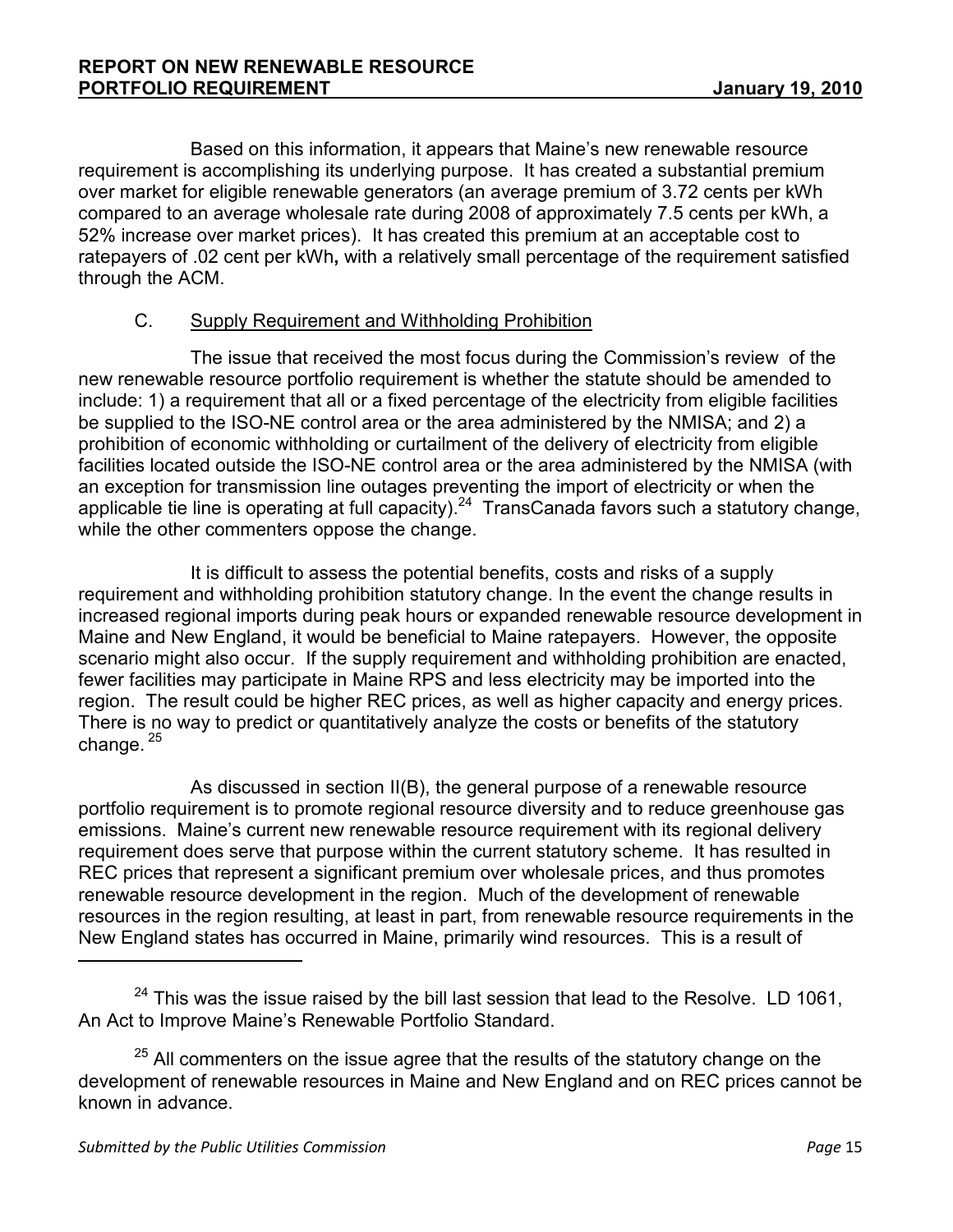several factors. Maine already has a substantial wind resource and a favorable siting process. Maine also has a long-term contracting program that can help promote renewable resource development in Maine.<sup>26</sup> The REC prices in Maine and other New England states provide financial incentives for development in Maine. Due to the incentives that already exist for development in Maine, any suggested portfolio requirement statutory change would not significantly increase development.

 The Commission also notes that the statutory change would raise issues of compliance verification. As suggested by TransCanada, the Commission could rely on corporate officer attestations. However, any greater level of verification would be difficult and require an increase in Commission resources to achieve satisfactory accountability.

 Finally, a supply requirement and withholding prohibition could be viewed as protectionist and have the appearance of being discriminatory against eligible facilities located outside the New England region. Maine facilities are not prohibited or restricted from participating in other state renewable resource promotion programs (although New York's 30% weight on in-state benefits in the purchase of RECs does place New York facilities at an advantage). In its comments, TransCanada states that Quebec's periodic solicitation for wind projects only include projects in the Province and that New York places a 30% weight on instate benefits provided by a project. The Commission notes that no resources from Quebec have been certified by the Commission as eligible to satisfy Maine's portfolio requirement and no certified facilities located in New York were used to satisfy the requirement in 2008.<sup>27</sup>

# D. Costs and Risks of the New Renewable Resource Requirement

 The Resolve explicitly directed the Commission to review the current law and rules to assess the risks and costs of making no change to the existing new renewable resource portfolio requirement. The Commission's review reveals that no statutory changes are currently necessary to address the risks and costs of the new renewable resource portfolio requirement. As discussed in section IV(A)(B) of this Report, the current requirement appears to be satisfying its purpose by creating a substantial premium over market prices for new renewable resource development at an acceptable cost to Maine's electricity consumers. In

 $27$  In its comments on the draft report, TransCanada suggested that the Commission look beyond the 2008 information on the Maine requirement and consider that imports into the region play a large role in satisfying the portfolio requirements in other New England states. Although this may be true, a change in Maine law would not affect the amount of imported resources used to satisfy portfolio requirements in other states.

 $26$  The Commission has the authority to direct utilities to enter into long-term contracts for the output of generation facilities. 35-A M.R.S.A. § 3210-C. This authority is an important mechanism to promote renewable resource development in the State. The Commission has recently authorized long-term contracts that were necessary to the development of the Rollin Mountain wind facility. Order Directing Utilities to Enter Into Long-Term Contracts, Docket No. 2008-104 (Oct. 8, 2009).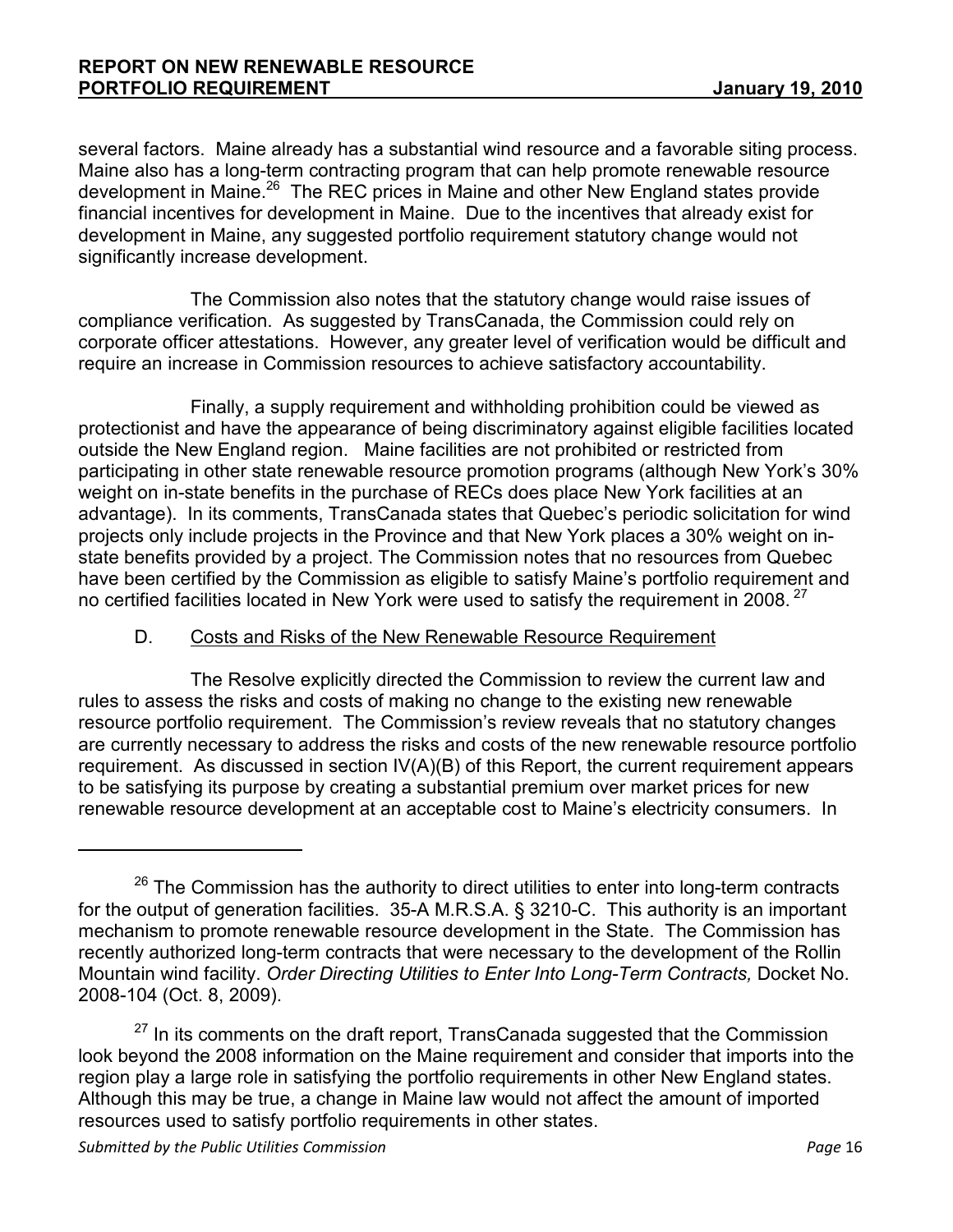addition, as stated in section II(D) of this Report, the current law provides the Commission's with the authority to suspend scheduled percentage increases if it determines that the portfolio requirement is burdening electricity consumers without providing the intended benefits.

Moreover, the ACM provides a cap on consumer exposure to cost impacts. For example, during 2009, the ACM of \$60.92 capped exposure at approximately \$14,300,000 or .14 cents per kWh (approximately a monthly increase of 75 cents for a typical residential customer), assuming all compliance was through the ACM and no load was exempt through the grandfathering provision. The actual cost to ratepayers is likely to remain lower, because RECs have been trading significantly lower than the alternative compliance payment and a significant amount of sales currently remain exempt under the grandfathering provision. Finally, the Commission notes that the current law requires the Commission to submit annual reports on the operation of the portfolio requirement. Through these reports, the Commission would notify the Utilities and Energy Committee of any developments that have or may increase the costs and risks to consumers so that statutory changes may be considered.

 Other than the supply requirement and withholding prohibition, the only suggested changes to the current law were made by Ed Holt. Holt suggested increasing the percentage requirements to 25% by 2025 and creating a new portfolio requirement class for new distributed renewable technologies.

 As discussed in section II(G) of this Report, a change to the statutory percentages is a question of energy policy for the Legislature, taking into account the benefits of increased renewable development and the corresponding costs to consumers

 The addition of a new distributed renewable energy technologies class is similarly a question of State energy policy. The Commission notes that Maine law already contains incentives for smaller distributed renewable generation. These are the Commission's net energy billing rules and the recently enacted community-based renewable energy pilot program.<sup>28</sup> The addition of a new distributed resource portfolio requirement class would create additional transaction costs for suppliers in Maine's retail market and the need for Commission resources to be devoted to developing the implementation rules and verifying compliance.

 $28$  Chapters 313 of the Commission's rules govern net energy billing. Net energy billing allows customers with renewable facilities of 660 kW or less to offset their electricity usage with the output of their generation. This program provides a substantial benefit in that it, in effect, provides customers with the value of the full retail electricity rate for their generation, currently approximately 16 cents per kWh, for energy that has a wholesale value in currently in the range of 4 to 5 cents per kWh. See, the Commission's Report on Net Energy Billing, submitted to the Utilities and Energy Committee on January 15, 2009. The recently enacted community-based renewable energy pilot program, P.L. 2009, ch. 329, provides qualifying renewable generators with the option of a long-term contract at above market rates or a 150% REC multiplier.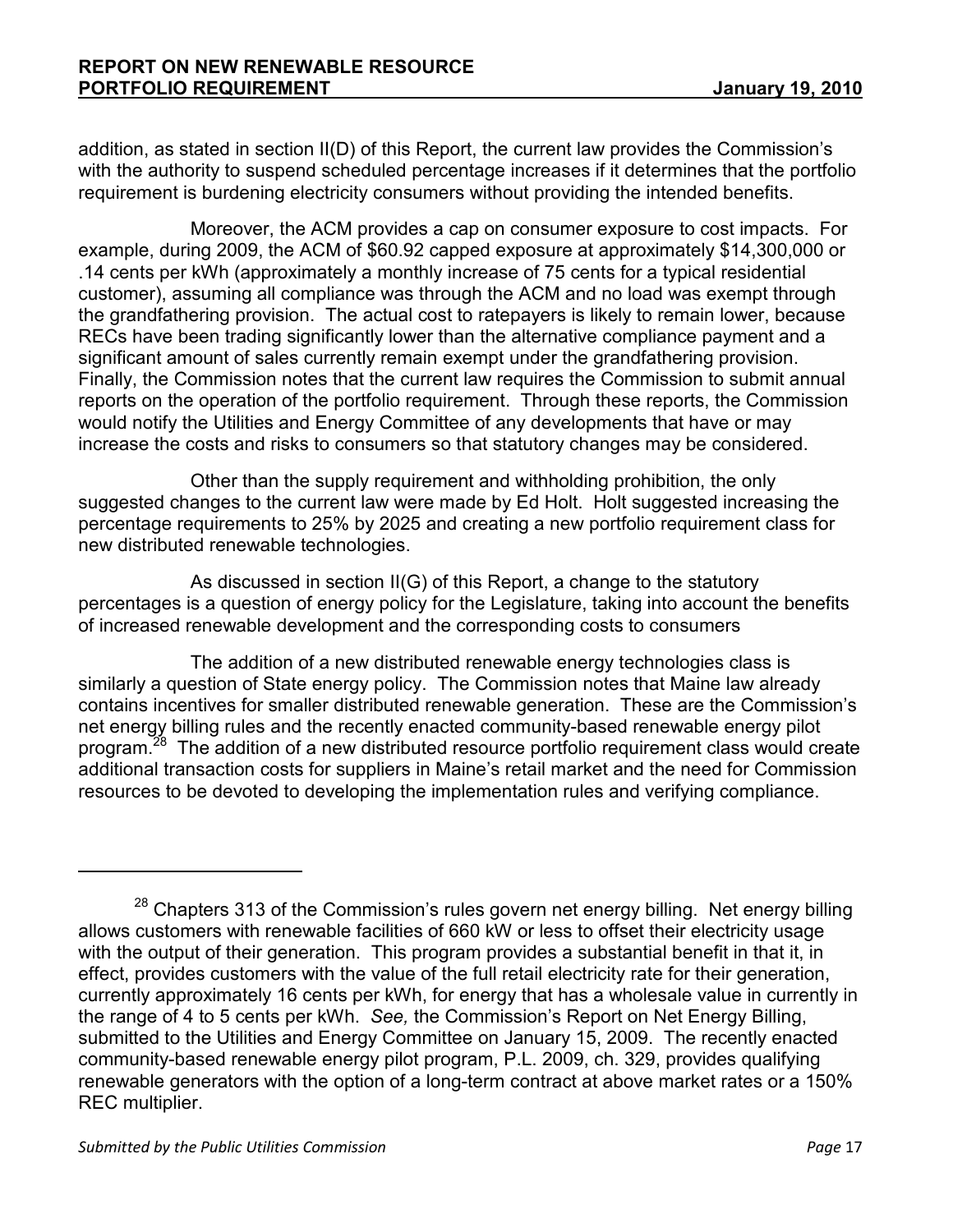# E. Consumer-Owned Utilities

In the original Restructuring Act, consumer-owned T&D utilities ("COU")<sup>29</sup> were allowed to sell retail generation within their respective service territories.<sup>30</sup> The law explicitly required COUs that sell retail generation service to comply with the law's original 30% eligible resource portfolio requirement.<sup>31</sup> However, when the law was amended in 2007 to include the new renewable resource requirement, it did not include any requirement that COUs comply with the requirement. This may be an oversight in that there appears to be no reason to require COUs to comply with the eligible resource portfolio requirement, while exempting them from the new renewable resource portfolio requirement. Assuming that this was an oversight, the Legislature may want to consider a correction during the 2010 session.

# V. COMMISSION RECOMMENDATIONS AND CONCLUSIONS

 As stated in section II(G) of this Report, the determination of whether to significantly modify Maine's new renewable resource requirement is an energy policy matter for the Legislature. The policy determination involves a balancing of the benefits of promoting the development of new grid-scale renewable generation with the costs to ratepayers that result from creating a premium over market electricity prices. As discussed in section IV of this Report, the current new renewable resource requirement appears to be accomplishing its purpose, without a significant impact on generation rates and with limited reliance on the ACM. Moreover, the requirement is relatively new and, as a result, there is limited experience with the requirement. Accordingly, the Commission does not recommend any substantial modifications to the current new renewable resource portfolio requirement.

# A. Supply Requirement and Withholding Prohibition

 $\overline{a}$ 

 As discussed in this Report, the major issue raised by commenters is whether the Legislature should amend the existing law to include: 1) a requirement that all or a fixed percentage of the electricity from eligible facilities be supplied to the ISO-NE control area or the area administered by the NMISA; and 2) a prohibition of economic withholding or curtailment of the delivery of electricity from eligible facilities located outside the ISO-NE control area or the area administered by the NMISA (with an exception for transmission line outages preventing the import of electricity or when the applicable tie line is operating at full capacity). The Commission suggests that the case has not been made to amend Maine's new renewable resource portfolio requirement in this manner.

 As discussed in section V(C) of this Report, the impacts of such a statutory change on the prices of RECs, retail electricity prices, regional resource diversity and power supply, the development of new renewable resources in the State and region, and related

<sup>&</sup>lt;sup>29</sup> COUs are municipal or quasi-municipal utilities or consumer-owned cooperatives. <sup>30</sup> 35-A M.R.S.A. § 3207(1). The Restructuring Act prohibited investor-own T&D utilities from providing generation service. 35-A M.R.S.A. §§ 3205 and 3206.

Submitted by the Public Utilities Commission **Page 18** and the Page 18 <sup>31</sup> Section 3207(1) specifies that COU T&D utilities must comply with section 3210(3), the provision that contains the eligible resource portfolio requirement.